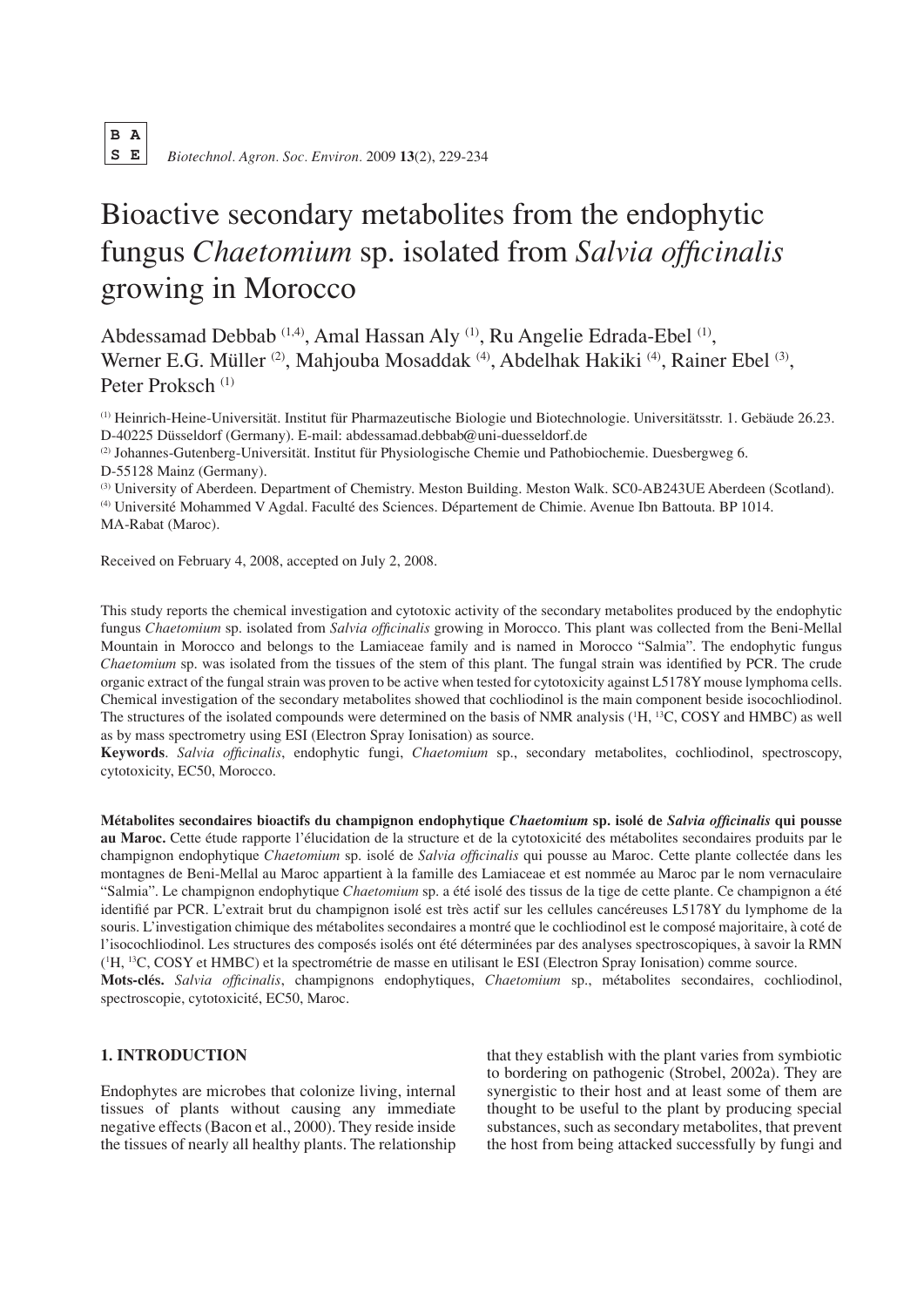pests (Thongchai et al., 2005). Via what appears to be their contribution to the host plant, the endophytes may produce a plethora of substances of potential use to modern medicine, agriculture, and pharmaceutical industry. The potential prospects of finding new drugs that may be effective candidates for treating newly developing diseases in humans, plants, and animals are great (Strobel et al., 2003).

The purpose of the present study was to extract, explore and characterize natural products produced by the endophytic fungus *Chaetomium* sp. isolated from stems of Salvia officinalis growing wild in Morocco, and to evaluate their cytotoxic activity. S. officinalis (Lamiaceae) is a perennial woody subshrub native to the Mediterranean area, used in the food-processing industry but also in the area of human health. Historically, it is well known for its fungistatic, virustatic and tannin-based anti-microbial properties. Anti-inflammatory activities were reported for some constituents of the plant such as triterpenes, oleanolic and ursolic acids, or the diterpene carnosol (Baricevic et al., 2001).

## 2. MATERIAL AND METHODS

## 2.1. General experimental procedures

1D and 2D NMR spectra were recorded on ARX 500 or AVANCE DMX 600 NMR spectrometers. ESI-MS was performed on a Finnigan LCQ<sup>Deca</sup> mass spectrometer. HPLC analysis was carried out using a Dionex P580 HPLC system coupled to a photodiode array detector (UVD340S). Routine detection was at 235, 254, 280 and 340 nm. The separation column  $(125 \times 4 \text{ mm})$ , L x ID) was prefilled with Eurospher-10 C18 (Knauer, Germany). The following gradient was used (MeOH, 0.02% H,PO, in H,O): 0 min, 10% MeOH; 5 min, 10% MeOH:  $35 \text{ min}$ ,  $100\%$  MeOH: 45 min,  $100\%$  MeOH.

#### 2.2. Plant material and fungal isolation

Fresh healthy stems of *S. officinalis* were collected in January 2006 from the mountain of Beni-Mellal, Morocco. Voucher specimens have been deposited in the Laboratory of Natural Substances and Thermolysis Flash, University Mohammed V Agdal, Faculty of Sciences, Rabat, Morocco. Stems were rinsed in sterilized distilled water twice. Surface sterilization was done by immersing the stems in 70% ethanol for 2 min (twice) followed by rinsing again twice in sterilized distilled water. Then, the stems were cleaved aseptically into small segments ( $\approx 1$  cm in length). The material was placed on a Petri dish (malt agar medium) containing an antibiotic to suppress bacterial growth (medium composition:  $15 \text{ g} \cdot l^{\text{-}1}$  malt extract, 15 g·l<sup>-1</sup> agar and 0.2 g·l<sup>-1</sup> chloramphenicol in distilled water, pH 7.4-7.8) and incubated at room temperature  $(25^{\circ}C).$ 

After several days hyphae growing from the plant material were transferred to other plates, incubated again for 10 days, and periodically checked for culture purity.

#### 2.3. Taxonomic identification of the fungus

A section  $(0.5 \text{ cm}^2)$  of fungal hyphae was removed from the Petri dish and lyophilized in a sample tube (2 ml) closed with a hydrophobic membrane (LidBac, Eppendorf, Hamburg, Germany). The lyophilized sample was powdered in a MixerMill MM300 (Retsch, Haan, Germany) after adding a tungsten carbide bead (Oiagen, Hilden, Germany). DNA isolation was performed using the DNeasy plant mini kit (Oiagen, Hilden, Germany) according to the manufacturer's protocol. The procedure includes cell lysis, digestion of RNA by RNase A, removal of precipitates and cell debris, DNA shearing, DNA precipitation, and purification. The DNA obtained was dissolved in 50 µl of the elution buffer supplied by the manufacturer. PCR was then performed using Hot Star Taq master mix (Qiagen, Hilden, Germany) Taq polymerase and the primer pair ITS1 and ITS4 (Invitrogen, Karlsruhe, Germany) in an iCycler (Bio-Rad, Hercules, CA) thermal cycler according to the following protocol:

- initial denaturation  $95^{\circ}$ C 15 min,
- denaturation  $95^{\circ}$ C 1 min,
- $-$  annealing 56 $\degree$ C 0.5 min.
- $-$  extension 72 $\degree$ C 1 min,
- $-$  final extension 72 $\mathrm{^{\circ}C}$  10 min.

Steps 2-4 were repeated 35 times. Each sample consisted of 25 µl of Taq polymerase master mix, 3 µl of primer mix  $(10 \text{ pmol·}\mu l^{-1} \text{ each})$ , 3  $\mu l$  of template DNA, and 19 ul of water. From this, 20 ul was loaded onto an agarose gel (2% agarose in  $1 \times$  TBE, 5 µl of ethidium bromide  $1\%$  m/V solution per 100 ml of gel). After electrophoresis at 70 V for 60 min, the band due to the PCR product (approximate size 550 bp) was isolated from the silice gel using the PerfectPrep gel cleanup kit (Eppendorf, Hamburg, Germany) according to the manufacturer's protocol. The PCR product was then submitted for sequencing (BMFZ, Düsseldorf, Germany) with the primer ITS1. The sequence data have been submitted to and deposited at GenBank (accession n°bankit823609, DQ854987). BLAST search of the FASTA sequence was performed with the option "nr", including GenBank, RefSeq Nucleotides, EMBL, DDBJ, and PDB sequences on the BLAST homepage, NCBI, Bethesda, MD.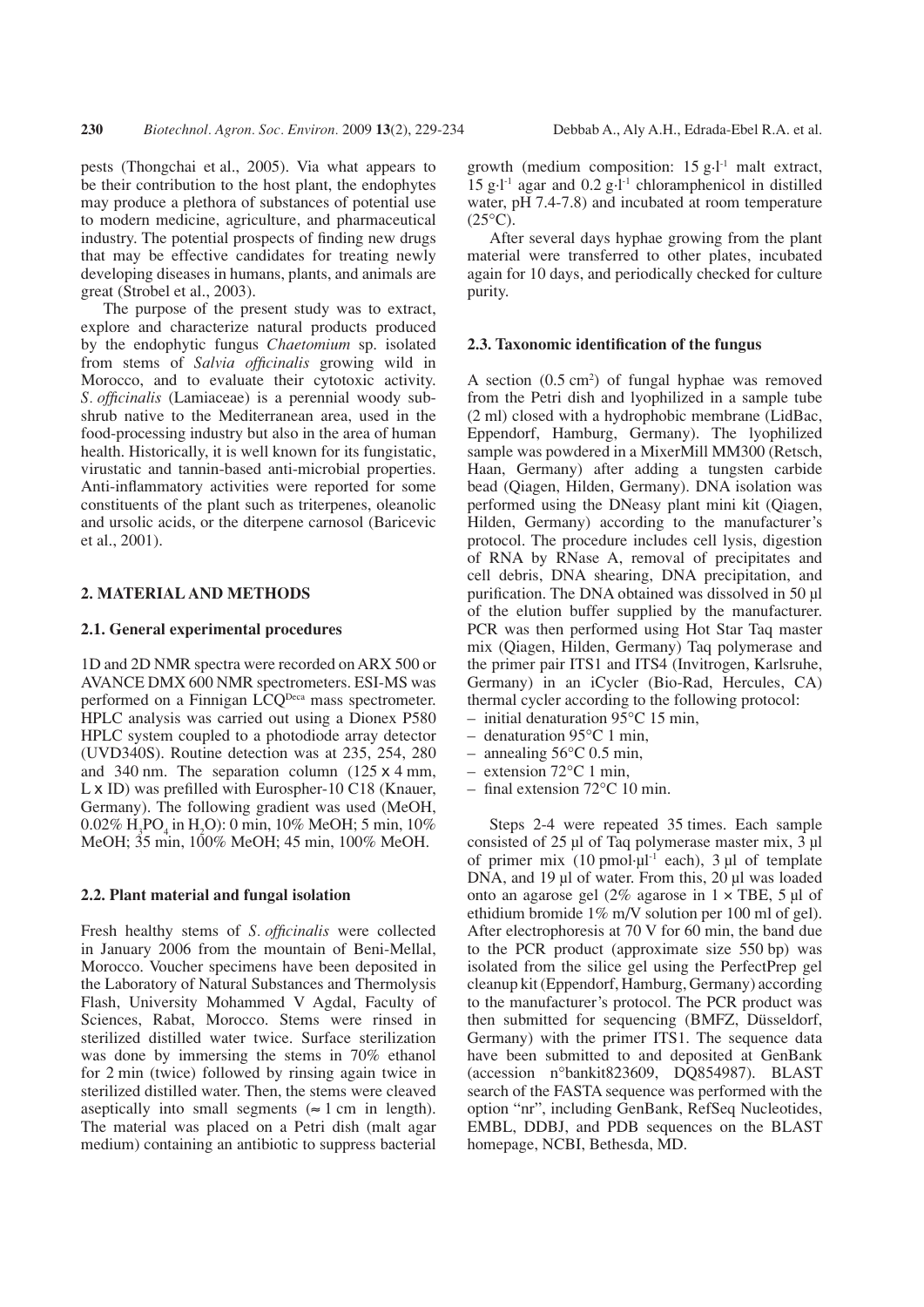#### 2.4. Rice culture of isolated fungus

Two Erlenmeyer flasks (11 each) containing 100 g of rice and 100 ml of distilled water were autoclaved. A small part of the medium from a Petri dish containing the purified fungus was transferred under sterile conditions to the rice medium. The fungus strain was grown on solid rice medium at room temperature for 40 days.

#### 2.5. Extraction and fractionation

The culture was extracted with 300 ml ethyl acetate (twice). The ethyl acetate extract was dried and partitioned between n-hexane and 90% MeOH. Evaporation of the 90% MeOH fraction gave a yield of 220 mg of extract which was chromatographed over a Sephadex LH-20 column with 100% MeOH as solvent. Based on detection by TLC (SiO gel  $F_{254}$ , Merck, Darmstadt, Germany) using MeOH: DCM (5:95) as a solvent system, collected fractions were combined. and subjected to semi-preparative HPLC (Merck, Hitachi L-7100) using an Eurosphere 100-10 C18 column (300  $\times$  8 mm, ID) with the following gradient: (acetonitrile and  $H<sub>2</sub>O$ ): 0 min, 10% acetonitrile; 5 min, 10% acetonitrile;  $35 \text{ min}$ , 100% acetonitrile; 45 min, 100% acetonitrile.

### 2.6. Cytotoxicity assay

Antiproliferative activity was examined against L5178Y mouse lymphoma cell line using the microculture tetrazolium (MTT) assay (Carmichael et al., 1987). From the test samples, stock solutions in ethanol  $96\%$  (v/v) were prepared. Exponentially growing cells were harvested, counted and diluted appropriately. Of the cell suspension, 50 µl containing 3,750 cells were pipetted into 96-well microtiter plates. Subsequently, 50 µl of a solution of the test samples containing the appropriate concentration was added to each well. The concentration range was 3 and 10 µg·ml<sup>-1</sup>. The small amount of ethanol present in the wells did not affect the experiments. The test plates were incubated at  $37^{\circ}$ C with  $5\%$  CO<sub>2</sub> for 72 h. A solution of 3-(4,5-dimethylthiazol-2-yl)-2,5-diphenyltetrazolium bromide (MTT) was prepared at 5 mg·ml<sup>-1</sup> in phosphate buffered saline (PBS;  $1.5 \text{ mM } KH_2PO_4$ , 6.5 mM Na<sub>2</sub>HPO<sub>2</sub>, 137 mM NaCl, 2.7 mM KCl; pH 7.4) and from this solution, 20 µl was pipetted into each well. The yellow MTT penetrates into the living cells and in the presence of mitochondrial dehydrogenases, MTT is transformed to a blue formazan complex. After an incubation period of 3 h 45 min at  $37^{\circ}$ C in a humidified incubator with  $5\%$  CO<sub>2</sub>, the medium was centrifuged  $(15 \text{ min}, 20^{\circ}\text{C}, 210 \text{ x g})$  and upon addition of 200 µl DMSO, the cells were lysed to liberate the produced formazan. After thorough mixing, the absorbance was measured at 520 nm using a scanning microtiter-well spectrophotometer. The colour intensity is correlated with the number of healthy living cells.

Cell survival was calculated using the formula:

| Survival $\% = \frac{100 \times (\text{abs. of treated cells - abs. of culture medium})}{200 \times (\text{abs. of treated cells - abs. of culture medium)}}$ |
|---------------------------------------------------------------------------------------------------------------------------------------------------------------|
| (abs. of untreated cells - abs. of culture medium)                                                                                                            |

where "abs." means absorbance.

All experiments were carried out in triplicates and repeated 3 times. As controls, media with 0.1% EGMME/DMSO were included in the experiments.

## **3. RESULTS AND DISCUSSION**

The crude ethyl acetate extract of rice cultures of *Chaetomium* sp. was subjected to solvent fractionation between 90% MeOH and n-Hexane. Figure 1 shows the HPLC-UV  $(235 \text{ nm})$  chromatogram of the  $90\%$ MeOH fraction that indicates that there is one major component (compound (1)). Column chromatography of the 90% MeOH fraction on sephadex LH-20 yielded compound (1) at a Dionex P580 HPLC-UV (235 nm), 100% pure. Compound (2) was isolated and purified (98%) by semi-preparative RP-HPLC using water and acetonitrile as solvent system.

Compound (1) was isolated as purple crystals (21 mg). The UV spectrum showed  $\lambda_{\text{max}}$  (MeOH) at  $227.7$ ,  $279.8$  and  $471.4$  nm, indicative of an indole chromophore.

Positive and negative ESI-MS showed molecular ion peaks at m/z 507.3  $[M+H]$ <sup>+</sup> (base peak) and m/z 505.7 [M-H] (base peak), respectively, indicating a molecular weight of 506 g·mol<sup>-1</sup> (Figure 2).

The results obtained by NMR for compounds (1) and (2) (Figure 3) are listed in table 1  $(^{1}H$ , COSY and HMBC) and **table 2**  $(^{13}C)$ .



Figure 1. HPLC-Chromatogram (235 nm) of the 90% MeOH fraction of the Chaetomium sp. cultures - Chromatogramme CLHP (235 nm) de la fraction 90 % MeOH des cultures du Chaetomium sp.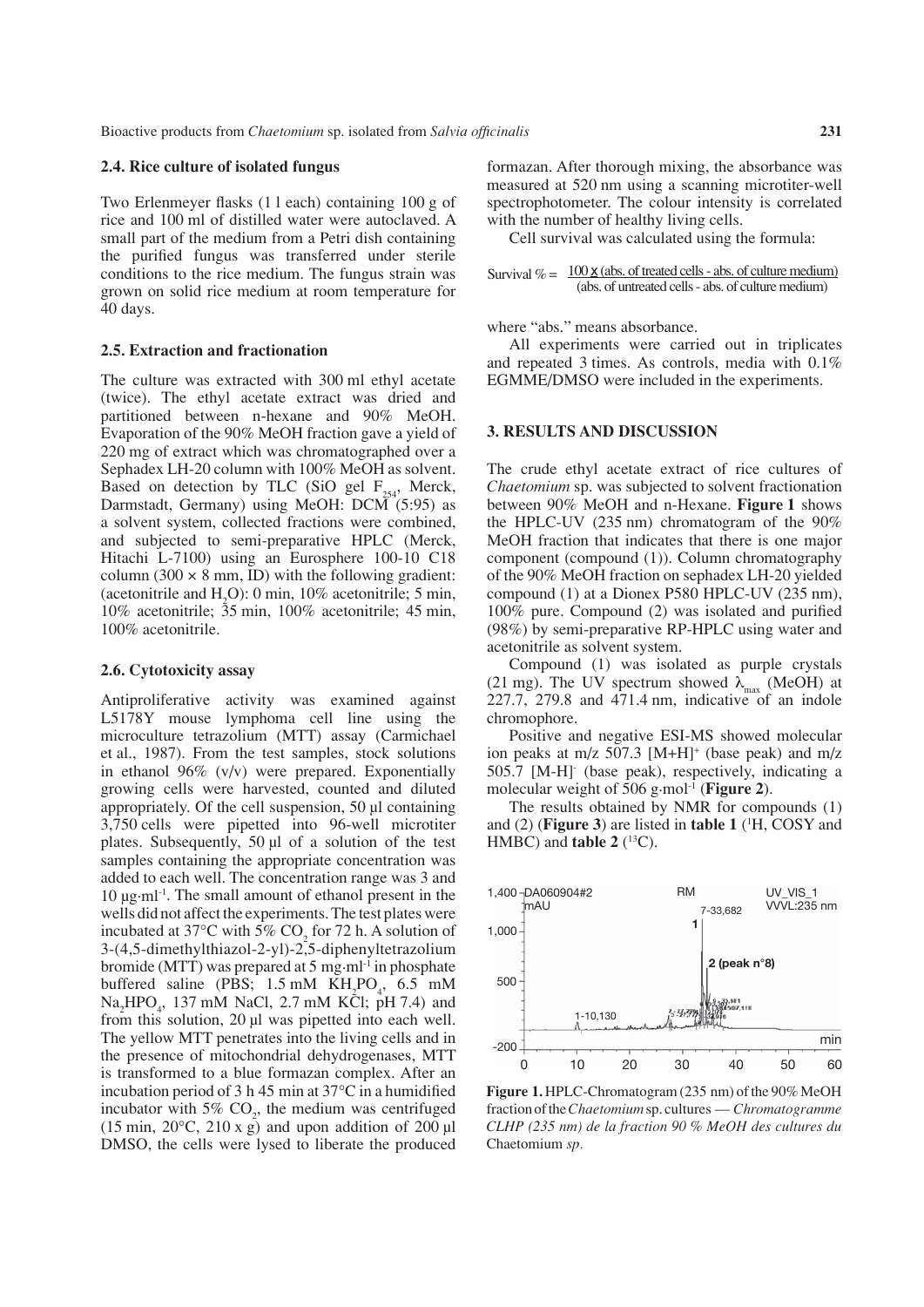

Figure 2. ESI-MS of compound  $(1)$  - ESI-SM du composé (1). a: positive mode — mode positif; b: negative mode — mode négatif.





Figure 3. Structure of the isolated compounds - Structure des composés isolés. a: compound  $(1)$  - composé (1): cochliodinol; b: compound  $(2)$  - composé (2): isocochliodinol.

Table 1. <sup>1</sup>H NMR, COSY and HMBC data of isolated compounds at 500 MHz and comparison to the data from the literature — Donnés spectrales <sup>1</sup>H RMN, COSY et HBMC des composés isolés à 500 MHz et comparaison avec les données de la littérature. Sekita, 1983.

| Nr.                      |                                    | 1           |             | $1*$                                  |                           | $\overline{2}$           |             | $2*$                                  |
|--------------------------|------------------------------------|-------------|-------------|---------------------------------------|---------------------------|--------------------------|-------------|---------------------------------------|
|                          | $\delta H$<br>$(DMSO-dc)$          | <b>COSY</b> | <b>HMBC</b> | $\delta H$<br>$(THF-ds)$              | $\delta H$<br>$(DMSO-ds)$ | $\overline{\text{COSY}}$ | <b>HMBC</b> | $\delta H$<br>$(THF-ds)$              |
| <b>NH</b>                | 11,21, s                           |             |             | 10.30, $\rm{br}$ s                    | $11.19$ , s               | $\mathfrak{2}$           | 2,3,3a,7a   | $10.14$ br s                          |
| $\overline{c}$           | 7.48, s                            |             | 3,3a,7a     | 7.51, $d(2.4)$                        | 7.40, $d(2.5)$            | <b>NH</b>                | 3,3a,7a     | 7.39, $d(2.4)$                        |
| 3                        |                                    |             |             |                                       |                           |                          |             |                                       |
| $\overline{\mathcal{L}}$ | 7,37, d(0.9)                       | 6,8         | 3,6,7a,8    | 7.39, br s                            | 7.29, $d(8.2)$            | 5                        | 3,6,7a      | 7.38, d(8.3)                          |
| 5                        |                                    |             |             |                                       | 6.78, br d $(8.2)$ 4,7,8  |                          | 3a,7,8      | $6.73$ , dd $(8.3, 1.4)$              |
| $\overline{6}$           | 6.97, d <sub>d</sub><br>(8.5, 1.5) | 4,7,8       | 4,7a,8      | 6.90, d <sub>d</sub><br>(8.3, 1.4)    |                           |                          |             |                                       |
| 7                        | 7.31, d(8.2)                       | 6           | 3a,5        | 7.19, $d(8.3)$                        | 7.14, $\rm{br}$ s         | 5,8                      | 3a, 5, 8    | 7.01, d(1.4)                          |
| 8                        | 3.40, d(7.2)                       | 4,6,9,11,12 | 4,5,6,9,10  | 3.40, d(6.8)                          | 3.38, d(7.2)              | 5,7,9,11,12              | 5,6,7,9,10  | 3.32, d(7.3)                          |
| 9                        | $5.40$ , tq<br>(7.2, 1.5)          | 8,11,12     | 8,11,12     | $5.36, \text{tqq}$<br>(6.8, 1.4, 1.4) | 5.30, $br$ t<br>(7.2)     |                          | 8,11,12     | $5.29, \text{tqq}$<br>(7.3, 1.5, 1.5) |
| 10                       |                                    |             |             |                                       |                           |                          |             |                                       |
| 11                       | 1.76, $\frac{1.76}{5.6}$           | 8,9         | 9, 10, 12   | $1.72$ , br s                         | 1.70, $\frac{b}{s}$       | 8,9                      | 9, 10, 12   | 1.639, d $(1.5)$                      |
| 12                       | 1.75, d(0.95)                      | 8,9         | 9,10,11     | $1.72$ , br s                         | $1.70$ , br s             | 8,9                      | 9,10,12     | 1.636, d $(1.5)$                      |
| <b>OH</b>                |                                    |             |             | 9.72, s                               |                           |                          |             | 9.56 s                                |

\*: source: Sekita, 1983.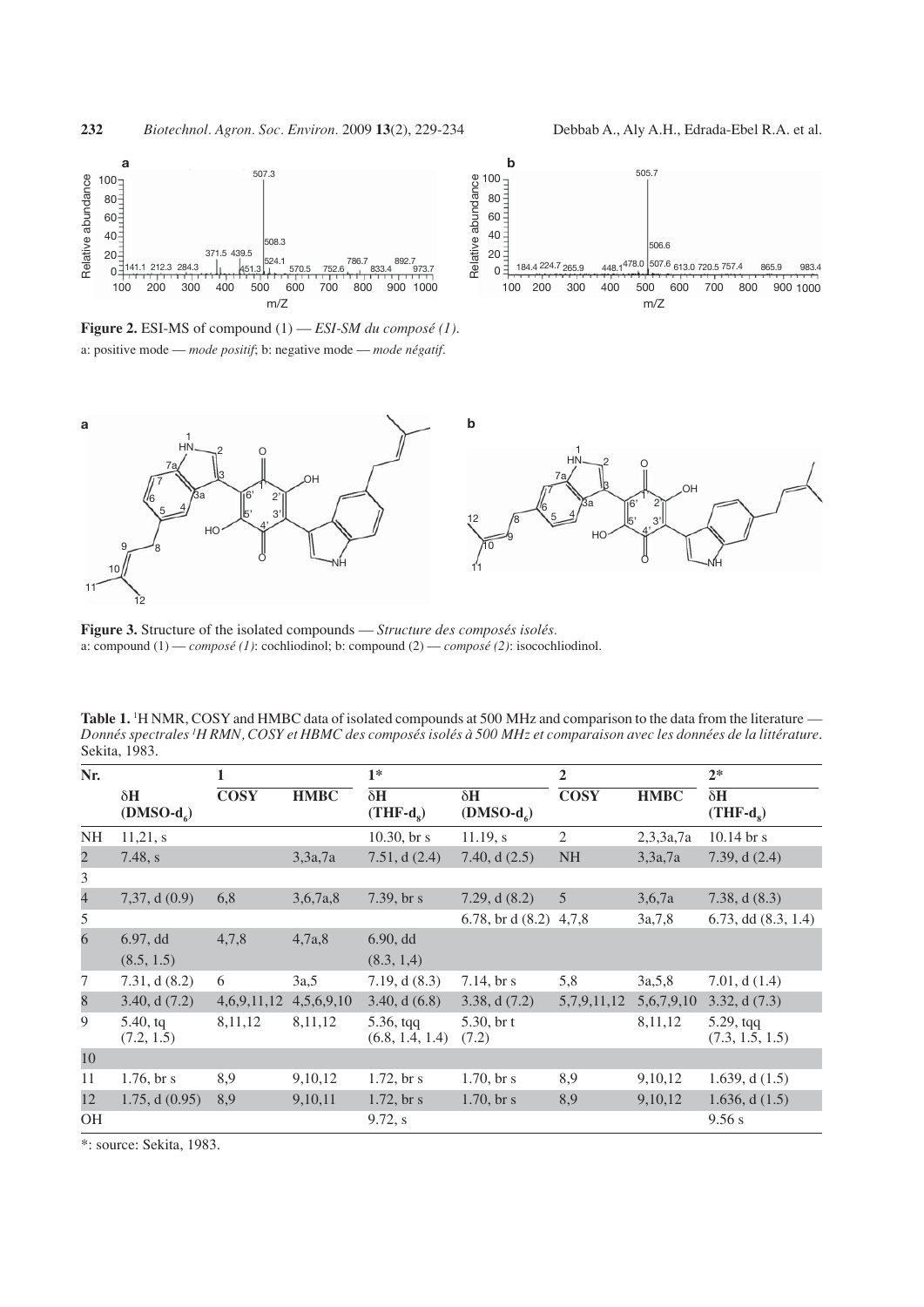Table 2. <sup>13</sup>C data of isolated compounds at 125 MHz and comparison to the data from the literature —  $^{13}C$  des composés isolés à 125 MHz et comparaison avec les données de la littérature. Sekita, 1983.

| Nr.               | 1     | $\mathbf{2}$                                                                                                                   | $1*$  |
|-------------------|-------|--------------------------------------------------------------------------------------------------------------------------------|-------|
|                   |       | $\delta C$ (DMSO-d <sub>c</sub> ) <sup>+</sup> $\delta C$ (DMSO-d <sub>c</sub> ) <sup>+</sup> $\delta C$ (THF-d <sub>s</sub> ) |       |
| 1', 4'            |       |                                                                                                                                | 168.5 |
| $2^{\prime}$ , 5' |       |                                                                                                                                | 168.5 |
| 3', 6'            | 112.3 |                                                                                                                                | 112.1 |
| $\overline{2}$    |       | 128.2                                                                                                                          | 128.4 |
| 3                 | 106.2 | 105.2                                                                                                                          | 105.5 |
| 3a                | 129.9 | 126.7                                                                                                                          | 132.7 |
| 4                 | 122.1 |                                                                                                                                | 122.8 |
| 5                 | 131.9 | 121.2                                                                                                                          | 127.9 |
| 6                 | 122.9 | 136.0                                                                                                                          | 122.0 |
| $\overline{7}$    | 112.0 | 111.8                                                                                                                          | 111.5 |
| 7a                | 135.7 | 135.5                                                                                                                          | 135.8 |
| 8                 | 35.8  | 35.1                                                                                                                           | 35.6  |
| 9                 | 126.3 | 126.2                                                                                                                          | 126.2 |
| 10                | 131.1 | 131.3                                                                                                                          | 131.0 |
| 11                | 17.9  | 18.1                                                                                                                           | 17.9  |
| 12                | 25.9  | 26.3                                                                                                                           | 25.9  |

+ derived from HMBC spectra - dérivés du spectre HMBC; \*: source: Sekita, 1983.

By combining the results obtained by the different spectrometric methods (UV, mass and NMR)  $C_{32}H_{30}N_2O_4$  was proposed as the molecular formula for compound (1). In the <sup>1</sup>H NMR spectrum, all resonances originate from pairs of chemically equivalent groups due to symmetry in the molecule. Furthermore, aromatic proton and carbon resonances had chemical shifts and multiplicities consistent with the presence of a disubstituted indole residue. In addition, the <sup>1</sup>H NMR spectrum indicated that the olefinic proton (H-9) at  $\delta$ H 5.37 was allylically coupled to the two groups of methyl protons (CH<sub>2</sub>-11 and -12) at  $\delta$  H 1.74 and 1.73, and vicinally coupled to the methylene group (CH<sub>3</sub>-8) at  $\delta$  H 3.40, thus establishing the presence of a 2-methyl $but-2$ -enyl (= isoprenyl) substituent. The position of the attachment of the isoprenyl side chain to the aromatic side of the indole substructure was evident by the long range correlations of CH<sub>2</sub>-8 to both H-4 and H-6 in the COSY spectrum. Accordingly, correlations of H-2 to both C-3a and C-7a indicated that a further substituent had to reside at C-3 in the heteroaromatic ring of the indole moiety. Most diagnostic for unambiguously deducing the position of the isoprenyl side chain proved a correlation of H-4 to C-3 in the HMBC spectrum, the corresponding proton signal was the one exhibiting the meta-coupling, thus representing the proton immediately adjacent to the substituent.

The identification of compound (1) was confirmed by comparison of the UV, <sup>1</sup>H NMR and mass spectral data with published data for cochliodinol (Jerram et al., 1975; Sekita, 1983). Cochliodinol was previously reported from several *Chaetomium* species (Jerram et al., 1975; Sekita et al., 1981; Sekita, 1983; Brewer et al., 1984).

Compound (2) was isolated as purple crystals (4.2 mg). Its UV spectrum showed  $\lambda_{\text{max}}$  (MeOH) at 226.3, 282.7 and 474.2 nm, with very high similarity to that of (1). Positive and negative ESI-MS showed molecular ion peaks at m/z 507.3 [M+H]<sup>+</sup> (base peak) and m/z 505.7 [M-H] (base peak), respectively, indicating a molecular weight of 506 g-mol<sup>-1</sup> and thus identical to that of cochliodinol (1).

The <sup>1</sup>H NMR spectrum disclosed identical spin systems as described above for (1), with the mass spectrum also supporting the presence of a 2-methyl-but-2-enyl group. Thus, (2) had to represent a symmetrical isomer of cochliodinol (1), leaving a positional isomer with the prenyl group attached to C-6 as the most probable alternative. As in the case of cochliodinol, the COSY spectrum confirmed that the isoprenyl group was attached to the aromatic side of the indole substructure since CH<sub>2</sub>-8 exhibited long range correlations of to both H-7 and H-5. In addition, in the HMBC spectrum also a correlation of H-4 to C-3 was detected. However, in the case of compound  $(2)$ , this proton signal was the one exhibiting the ortho-coupling, proving that the side chain was situated meta with regard to H-4 and thus resided at C-6. Based on these observations, compound (2) was identified as the known isocochliodinol which was confirmed by comparison of its UV, <sup>1</sup>H NMR and mass spectral data with published data (Sekita, 1983). The compound was previously obtained from several Chaetomium sp. (Sekita et al., 1981; Sekita, 1983; Brewer et al., 1984).

The isolated compounds were subjected to microculture tetrazolium (MTT) assay aimed at determining their cytotoxicity against L5178Y mouse lymphoma cell line. First, the percentage of cell survival was determined and results were compared to those of untreated controls. Less than 10% cell survival indicated cytotoxic activity and EC50 values were estimated for the corresponding compounds. Cochliodinol proved to be highly active against the cancer cell line with an EC50 of  $7.0 \mu$ g·ml<sup>-1</sup>, whereas a weak activity was observed for isocochliodinol (EC50 71.5  $\mu$ g·ml<sup>-1</sup>). Thus, it may be concluded that cytotoxic activity was affected by the position of prenyl substituents at the indole rings. These results indicate that cochliodinol exhibits potential cytotoxic activity as evaluated by the *in vitro* screening test. However, in our continuing effort to search for more effective cancer treatment, further studies are needed to evaluate the *in vivo* activity and investigate pharmacokinetic properties of cochliodinol.